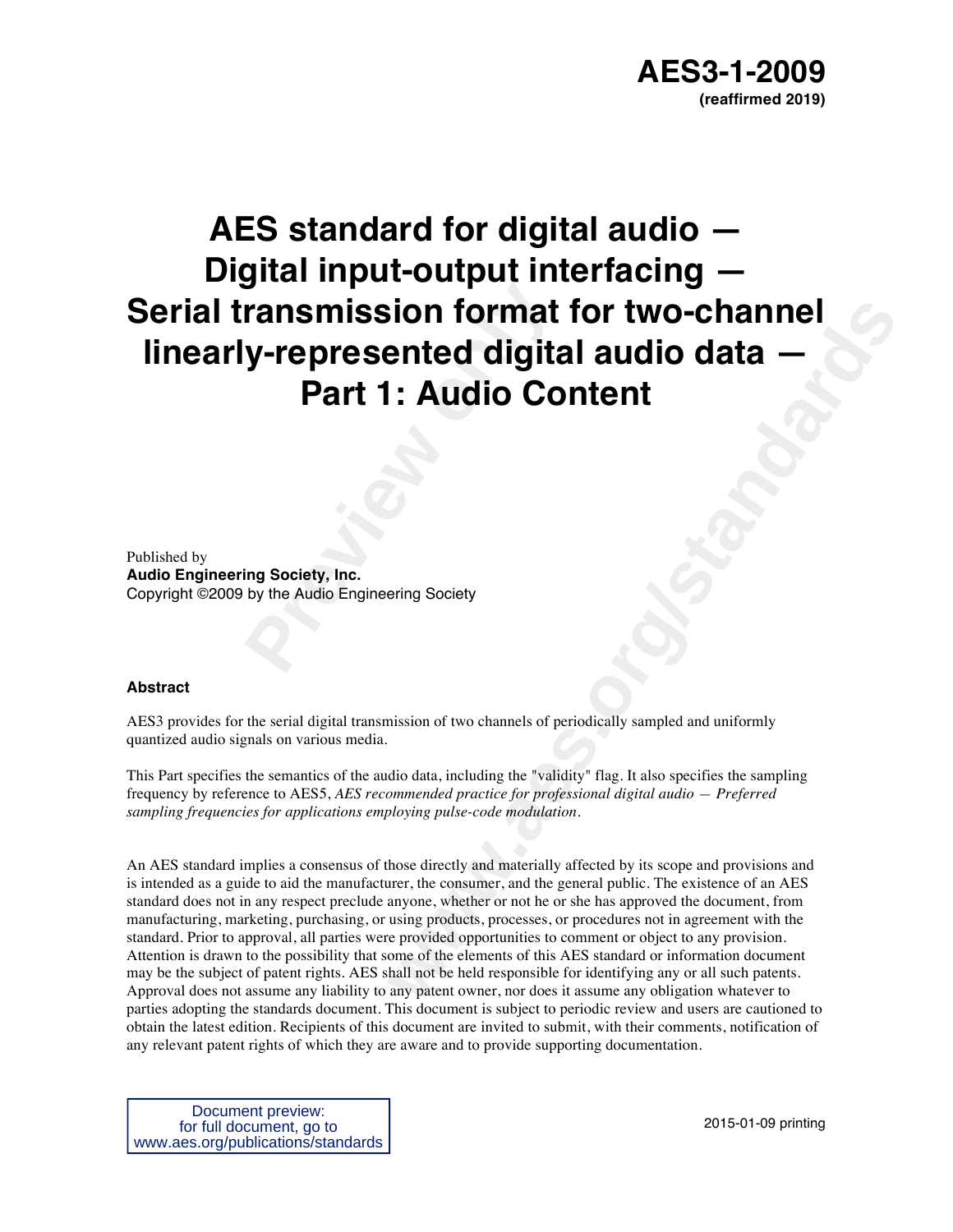| Document preview:<br>for full document, go to | 2015-01-09 printing |
|-----------------------------------------------|---------------------|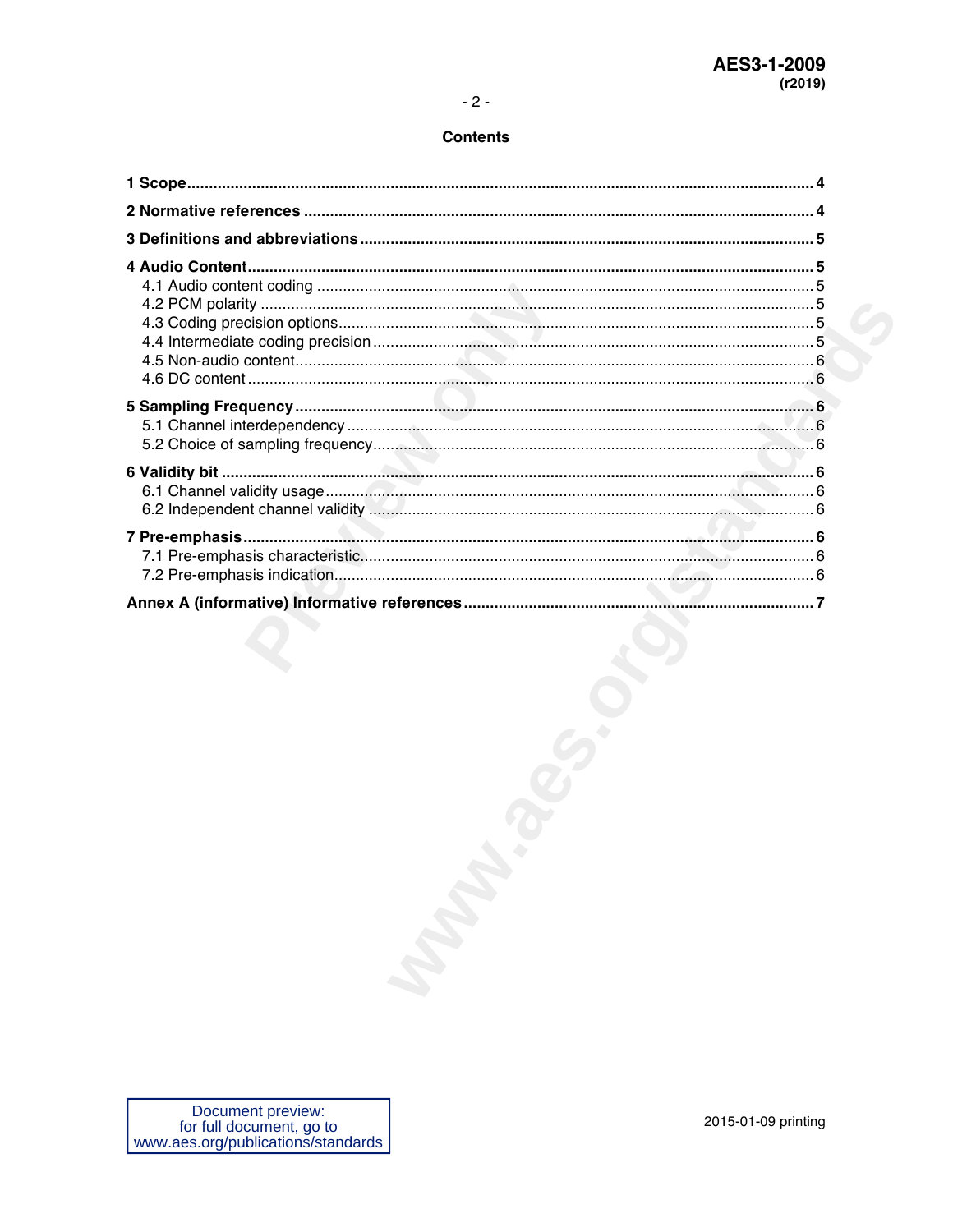#### **Foreword**

This foreword is not part of the *AES3-1-2009, AES standard for digital audio — Digital input-output interfacing — Serial transmission format for two-channel linearly represented digital audio data, Part 1: Audio Content*.

AES3 has been under constant review since the standard was first issued in 1985, and the present edition reflects the collective experience and opinions of many users, manufacturers, and organizations familiar with equipment or systems employing AES3.

ms employing AES3.<br>
s adapted by R. Caine from the 2003 edition as as<br>
believed to be identical to the relevant parts of the<br>
euf, R. Cabot, S. Heinzmann, M. Werwein, and M.<br>
c Group on Digital Input-Output Interfacing<br>
co from the 2003 edition as amended by Amendments 5 and 6, and its<br>als to the relevant parts of that version. Other members of the writing<br>in included: C. Travis, C. Langen, H. Jahne, J. Grant, J. Woodgate, M.<br>mann, M. Werwei This document was adapted by R. Caine from the 2003 edition as amended by Amendments 5 and 6, and its technical content is believed to be identical to the relevant parts of that version. Other members of the writing group that developed this document in draft included: C. Travis, C. Langen, H. Jahne, J. Grant, J. Woodgate, M. Natter, M. Poimboeuf, R. Cabot, S. Heinzmann, M. Werwein, and M. Yonge.

J Grant, chair SC-02-02 Working Group on Digital Input-Output Interfacing May 2009

#### **Note on normative language**

In AES standards documents, sentences containing the word "shall" are requirements for compliance with the document. Sentences containing the verb "should" are strong suggestions (recommendations). Sentences giving permission use the verb "may". Sentences expressing a possibility use the verb "can".

Document preview: for full document, go to www.aes.org/publications/standards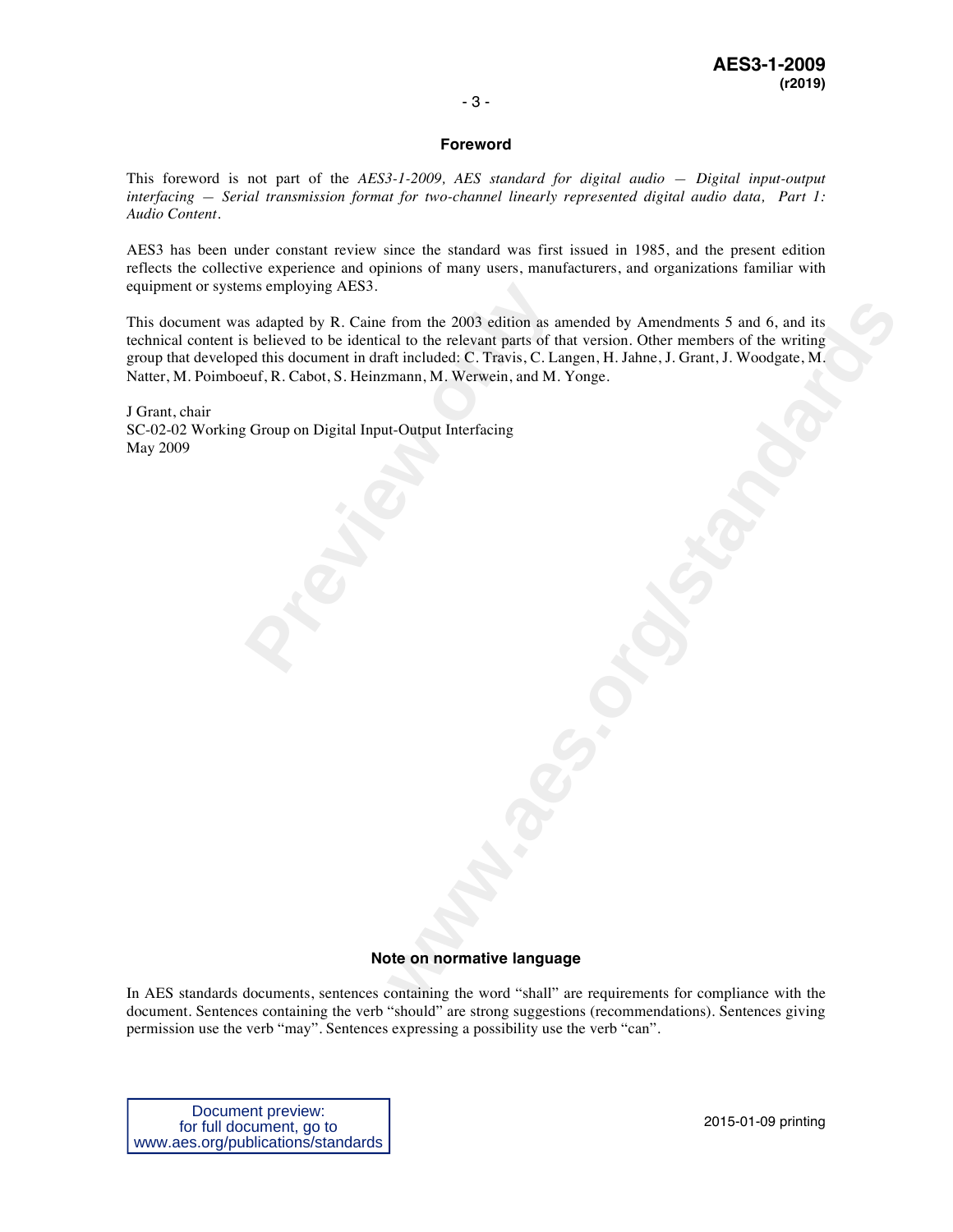**AES standard for digital audio — Digital input-output interfacing — Serial transmission format for two-channel linearly-represented digital audio data — Part 1: Audio Content** 

#### **1 Scope**

These four documents specify an interface for the serial digital transmission of two channels of periodically sampled and linearly represented digital audio data from one transmitter to one receiver. This Part 1 defines the format for coding audio used for the audio content.

**Part 1: Audio Configuration**<br>**Part 1:** Audio Configurations were all the and to the serial digital transmity represented digital audio data from one transmitt audio used for the audio content.<br>The audio data will have bee **1: Audio Content**<br> **t** for the scrial digital transmission of two channels of periodically<br>
adio data from one transmitter to one receiver. This Part 1 defines the<br>
notent.<br>
been sampled at any of the sampling frequencies It is expected that the audio data will have been sampled at any of the sampling frequencies recognized by the AES5 *Recommended Practice for Professional Digital Audio Applications Employing Pulse-Code Modulation — Preferred Sampling Frequencies.* Note that conformance with this interface specification does not require equipment to utilise these rates. The capability of the interface to indicate other sample rates does not imply that it is recommended that equipment support these rates. To eliminate doubt, equipment specifications should define supported sampling frequencies.

#### **2 Normative references**

The following standards contain provisions which, through reference in this text, constitute provisions of this document. At the time of publication, the editions indicated were valid. All standards are subject to revision, and parties to agreements based on this document are encouraged to investigate the possibility of applying the most recent editions of the indicated standards.

**AES5-2008**, *AES Recommended Practice for Professional Digital Audio Applications Employing Pulse Code Modulation—Preferred Sampling Frequencies*, Audio Engineering Society, New York, NY, USA.

**ITU-R BS.450-3**, *Transmission standards for FM sound broadcasting at VHF*, International Telecommunication Union, Geneva, Switzerland (was previously CCIR Rec 450-1).

**ITU-T J.17**, *Pre-emphasis used on sound-program circuits*, International Telecommunication Union, Geneva, Switzerland.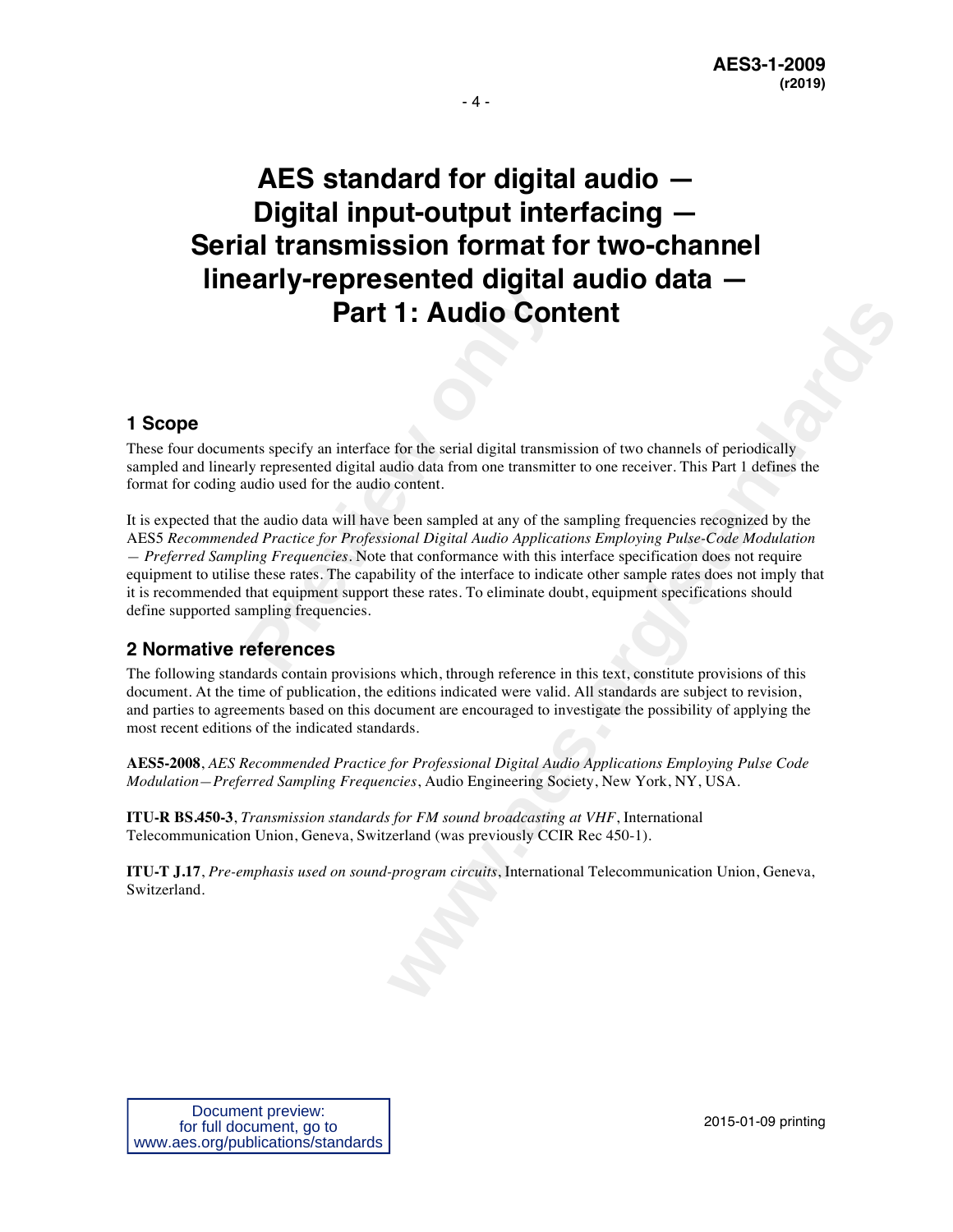# **Pransmission format<br>
<b>Part 2: Metadata and**<br>
Part 2: Metadata and<br>
prig Society, Inc.<br>
by the Audio Engineering Society **AES standard for digital audio — Digital input-output interfacing — Serial transmission format for two-channel linearly-represented digital audio data — Part 2: Metadata and Subcode**

Published by

**Audio Engineering Society, Inc.** Copyright ©2009 by the Audio Engineering Society

#### **Abstract**

AES3 provides for the serial digital transmission of two channels of periodically sampled and uniformly quantized audio signals on various media.

This Part specifies the information transmitted with the audio data: principally the "channel status" but also user data and the use of the auxiliary bits to carry a co-ordination signal.

**ented digital audio data**<br> **ented digital audio data**<br> **etadata and Subcode**<br> **with the audio data principally the "channel status" but also user**<br> **ering Society**<br> **with the audio data principally the "channel status" bu** An AES standard implies a consensus of those directly and materially affected by its scope and provisions and is intended as a guide to aid the manufacturer, the consumer, and the general public. The existence of an AES standard does not in any respect preclude anyone, whether or not he or she has approved the document, from manufacturing, marketing, purchasing, or using products, processes, or procedures not in agreement with the standard. Prior to approval, all parties were provided opportunities to comment or object to any provision. Attention is drawn to the possibility that some of the elements of this AES standard or information document may be the subject of patent rights. AES shall not be held responsible for identifying any or all such patents. Approval does not assume any liability to any patent owner, nor does it assume any obligation whatever to parties adopting the standards document. This document is subject to periodic review and users are cautioned to obtain the latest edition. Recipients of this document are invited to submit, with their comments, notification of any relevant patent rights of which they are aware and to provide supporting documentation.

Document preview: for full document, go to www.aes.org/publications/standards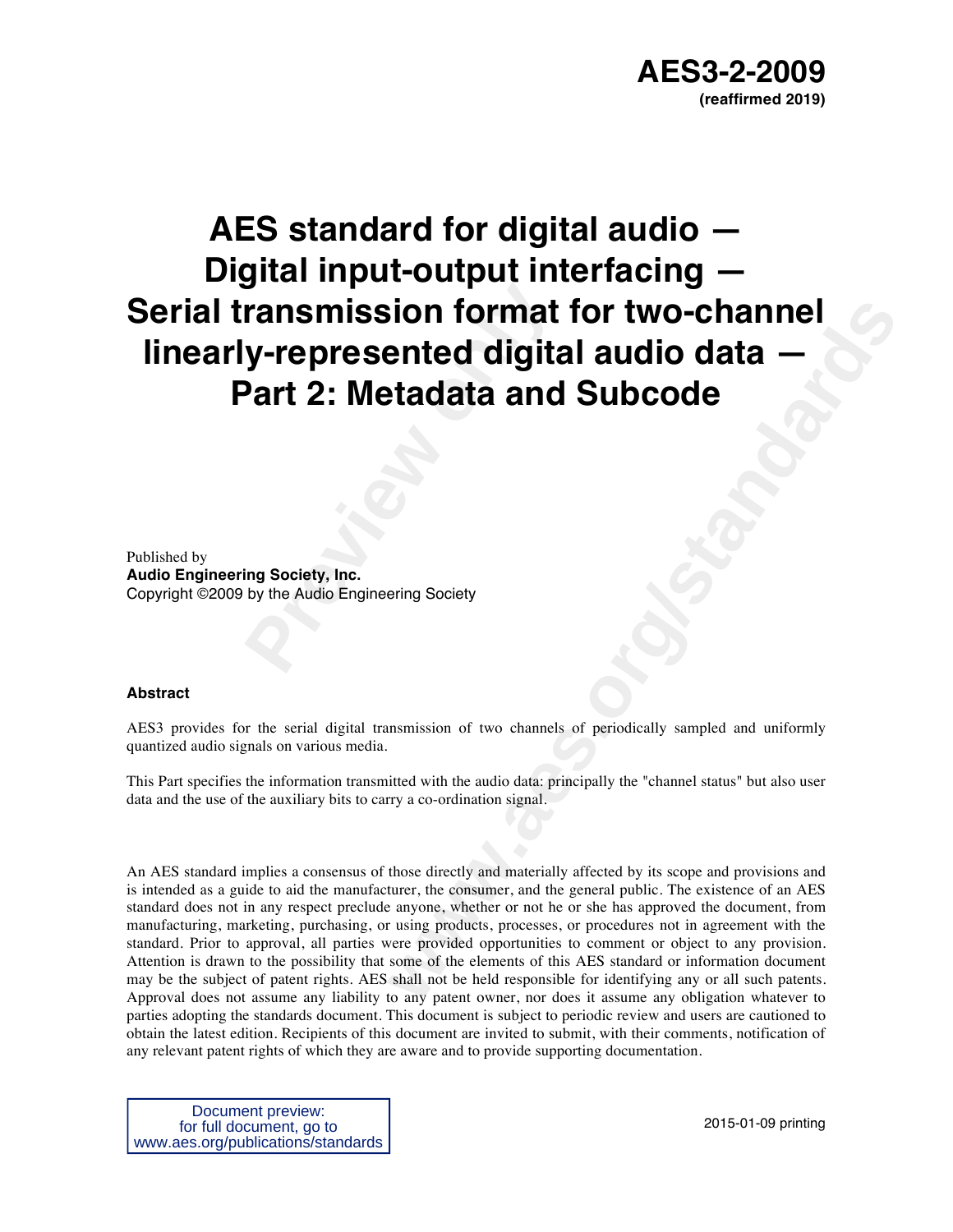| 5.5.4 Byte 4: DARS, hidden information, multiple-rate sampling frequencies 12 |  |
|-------------------------------------------------------------------------------|--|
|                                                                               |  |
|                                                                               |  |
|                                                                               |  |
|                                                                               |  |
|                                                                               |  |
|                                                                               |  |
|                                                                               |  |
|                                                                               |  |
|                                                                               |  |
|                                                                               |  |
|                                                                               |  |
|                                                                               |  |
| Annex B (informative) Provision of additional, voice-quality channels  16     |  |
| Annex C (informative) Generation of CRCC (byte 23) for channel status         |  |
|                                                                               |  |
|                                                                               |  |
|                                                                               |  |
|                                                                               |  |
|                                                                               |  |
|                                                                               |  |
|                                                                               |  |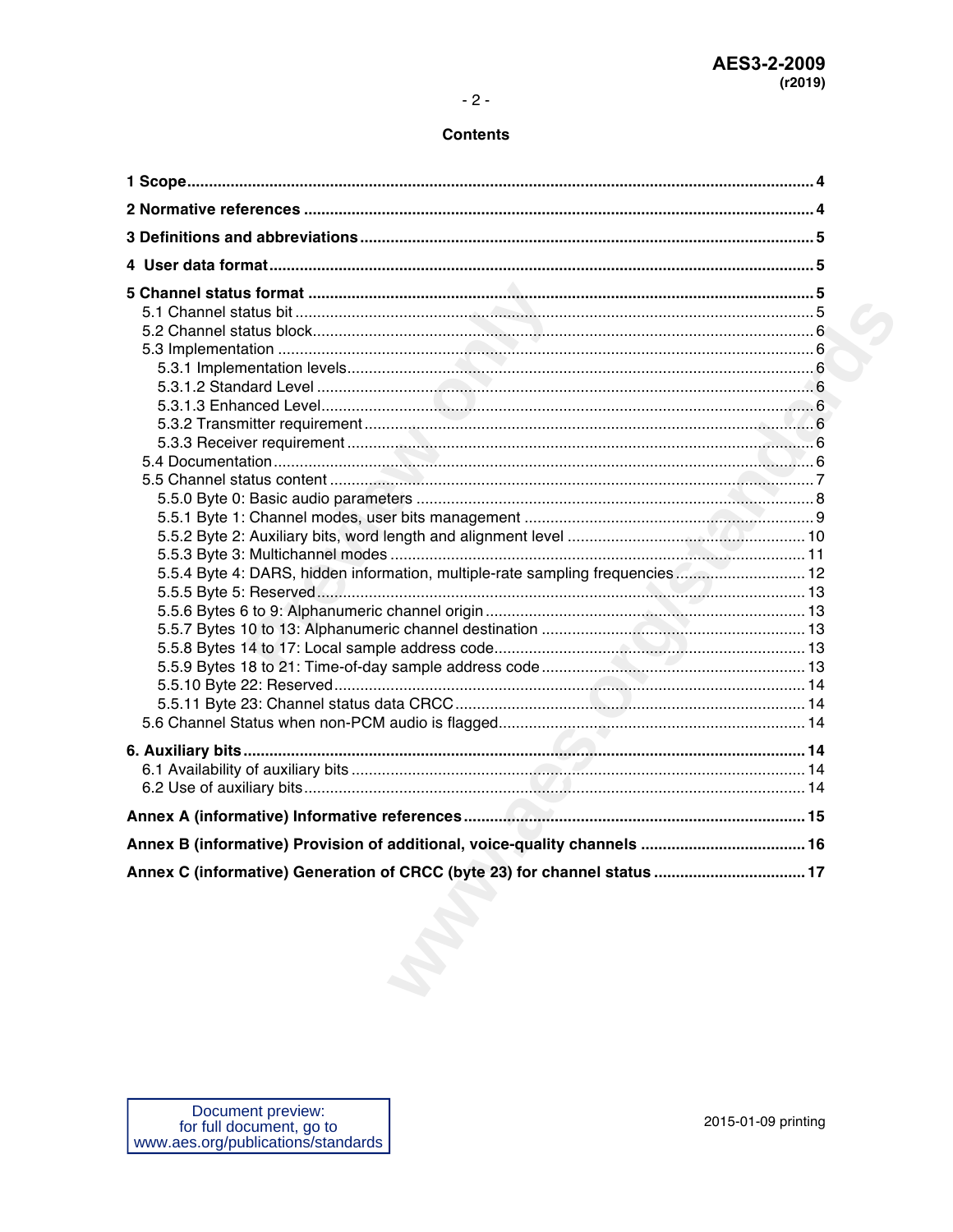#### **Foreword**

This foreword is not part of the AES3-2-2009, *AES standard for digital audio — Digital input-output interfacing — Serial transmission format for two-channel linearly represented digital audio data, Part 2: Metadata and Subcode*

AES3 has been under constant review since the standard was first issued in 1985, and the present edition reflects the collective experience and opinions of many users, manufacturers, and organizations familiar with equipment or systems employing AES3.

ms employing AES3.<br>
s adapted by R. Caine from the 2003 edition as as<br>
s believed to be identical to the relevant parts of the<br>
euf, R. Cabot, S. Heinzmann, M. Werwein, and M.<br>
7. Group on Digital Input-Output Interfacing<br> from the 2003 edition as amended by Amendments 5 and 6, and its<br>also the relevant parts of that version. Other members of the writing<br>if included: C. Travis, C. Langen, H. Jahne, J. Grant, J. Woodgate, M.<br>mann, M. Werwein, This document was adapted by R. Caine from the 2003 edition as amended by Amendments 5 and 6, and its technical content is believed to be identical to the relevant parts of that version. Other members of the writing group that developed this document in draft included: C. Travis, C. Langen, H. Jahne, J. Grant, J. Woodgate, M. Natter, M. Poimboeuf, R. Cabot, S. Heinzmann, M. Werwein, and M. Yonge.

J Grant, chair SC-02-02 Working Group on Digital Input-Output Interfacing May 2009

#### **Note on normative language**

In AES standards documents, sentences containing the word "shall" are requirements for compliance with the document. Sentences containing the verb "should" are strong suggestions (recommendations). Sentences giving permission use the verb "may". Sentences expressing a possibility use the verb "can".

Document preview: for full document, go to www.aes.org/publications/standards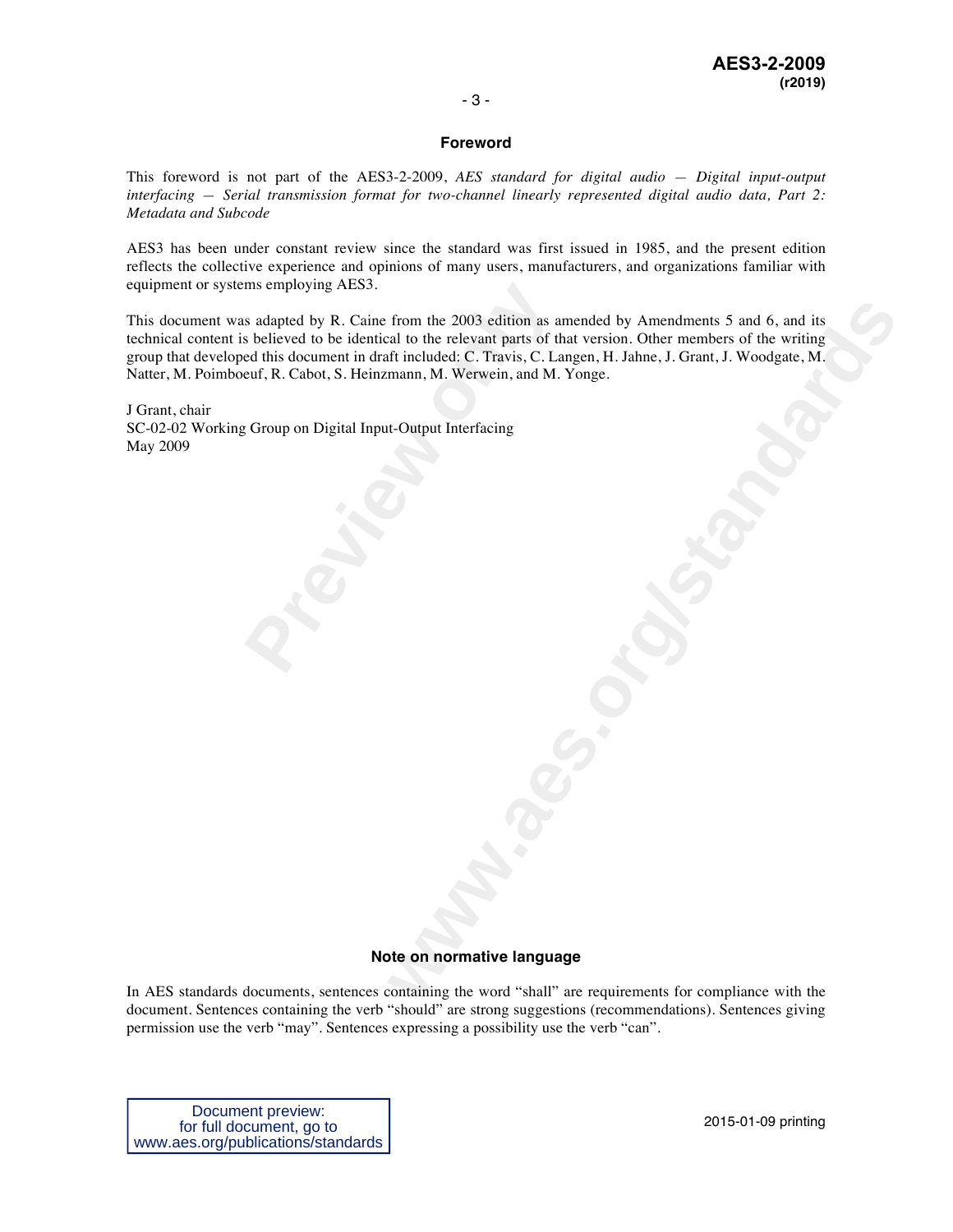**AES standard for digital audio — Digital input-output interfacing — Serial transmission format for two-channel linearly-represented digital audio data — Part 2: Metadata and Subcode**

#### **1 Scope**

These four documents specify an interface for the serial digital transmission of two channels of periodically sampled and linearly represented digital audio data from one transmitter to one receiver. This Part 2 defines the format for coding metadata, or subcode, relating to the audio content and carried with it.

#### **2 Normative references**

**Part 2: Metadata and 9:**<br>The specify an interface for the serial digital transmulty represented digital andio data from one transmitted ata, or subcode, relating to the audio content are **references**<br>dards contain provisi **Example 12 and Subcode**<br> **We set the serial digital transmission of two channels of periodically**<br>
did data from one transmitter to one receiver. This Part 2 defines the<br>
lading to the audio content and carried with it.<br> The following standards contain provisions which, through reference in this text, constitute provisions of this document. At the time of publication, the editions indicated were valid. All standards are subject to revision, and parties to agreements based on this document are encouraged to investigate the possibility of applying the most recent editions of the indicated standards.

**AES18**, *AES recommended practice for digital audio engineering—Format for the user data channel of the AES digital audio interface*, Audio Engineering Society, New York, NY, USA.

**AES52-2006**: *AES standard for digital audio engineering — Insertion of unique identifiers into the AES3 transport stream*, Audio Engineering Society, New York, NY, USA.

**IEC 60958-3** *Digital audio interface - Part 3: Consumer applications,* International Electrotechnical Commission, Geneva, Switzerland.

**ISO 646**, *Information processing—ISO 7-bit coded character set for information interchange*, International Organization for Standardization, Geneva, Switzerland.

**ITU-R BS.450** Transmission standards for FM sound broadcasting at VHF International Telecommunication Union, Geneva, Switzerland. (was CCIR Rec 450-1),

**ITU-T J.17,** *Pre-emphasis used on sound program circuits*, International Telecommunication Union, Geneva, Switzerland..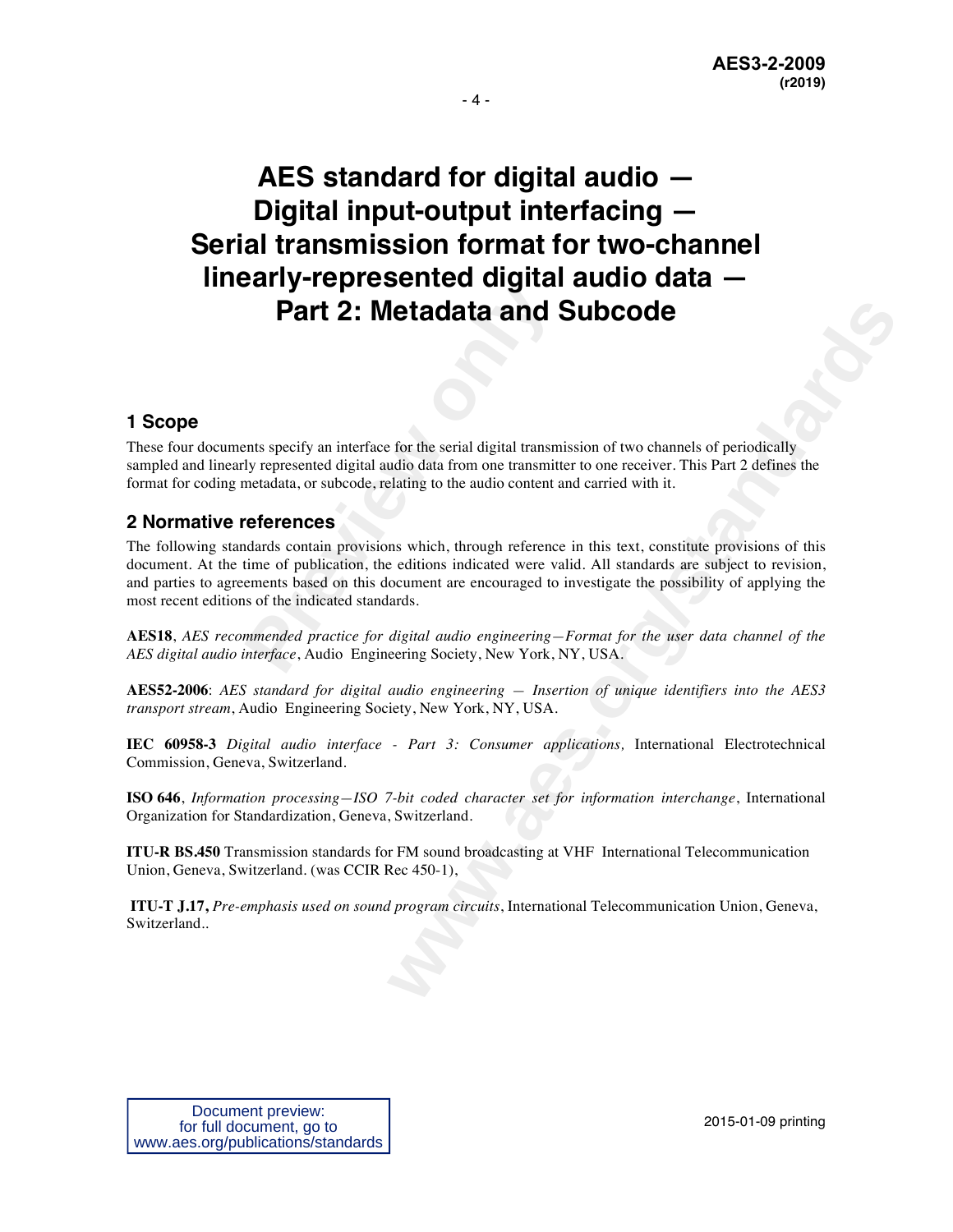# **Preview Solution: Propriet Solution: Part 3: Transp<br>
<b>Part 3: Transp**<br>
Part 3: Transp<br>
Part 3: Stransp<br>
Part Signal Society, Inc.<br>
Part Society, Inc.<br>
Part Society, Inc.<br>
Part Society<br>
Part Society<br>
Part Society<br>
Part Soc **Example 11 INTERTACING**<br> **with the Control of Standards Control of the Control of Standards Control of the Control of Standards Control of Standards Control of the Control of the Control of the Control of the Control of t AES standard for digital audio — Digital input-output interfacing — Serial transmission format for two-channel linearly-represented digital audio data — Part 3: Transport**

Published by **Audio Engineering Society, Inc.** Copyright ©2009 by the Audio Engineering Society

#### **Abstract**

AES3 provides for the serial digital transmission of two channels of periodically sampled and uniformly quantized audio signals on various media.

This Part specifies the framing and channel coding for transmission on a unidirectional point-to-point physical link. The specified format minimizes the direct-current (DC) component on the transmission line, facilitates clock recovery from the data stream, and makes the interface insensitive to the polarity of connections.

An AES standard implies a consensus of those directly and materially affected by its scope and provisions and is intended as a guide to aid the manufacturer, the consumer, and the general public. The existence of an AES standard does not in any respect preclude anyone, whether or not he or she has approved the document, from manufacturing, marketing, purchasing, or using products, processes, or procedures not in agreement with the standard. Prior to approval, all parties were provided opportunities to comment or object to any provision. Attention is drawn to the possibility that some of the elements of this AES standard or information document may be the subject of patent rights. AES shall not be held responsible for identifying any or all such patents. Approval does not assume any liability to any patent owner, nor does it assume any obligation whatever to parties adopting the standards document. This document is subject to periodic review and users are cautioned to obtain the latest edition. Recipients of this document are invited to submit, with their comments, notification of any relevant patent rights of which they are aware and to provide supporting documentation.

Document preview: for full document, go to www.aes.org/publications/standards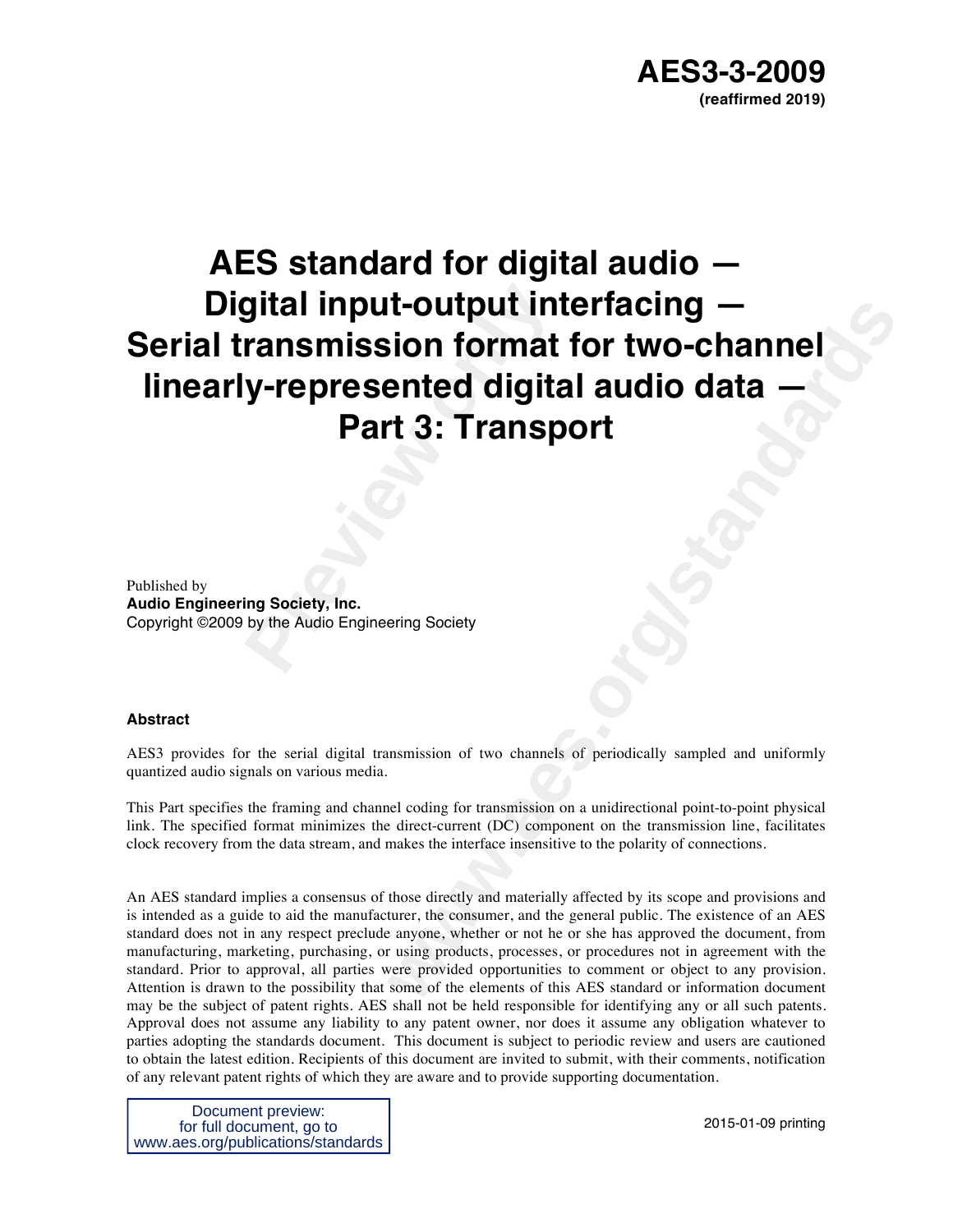| Document preview: |  |
|-------------------|--|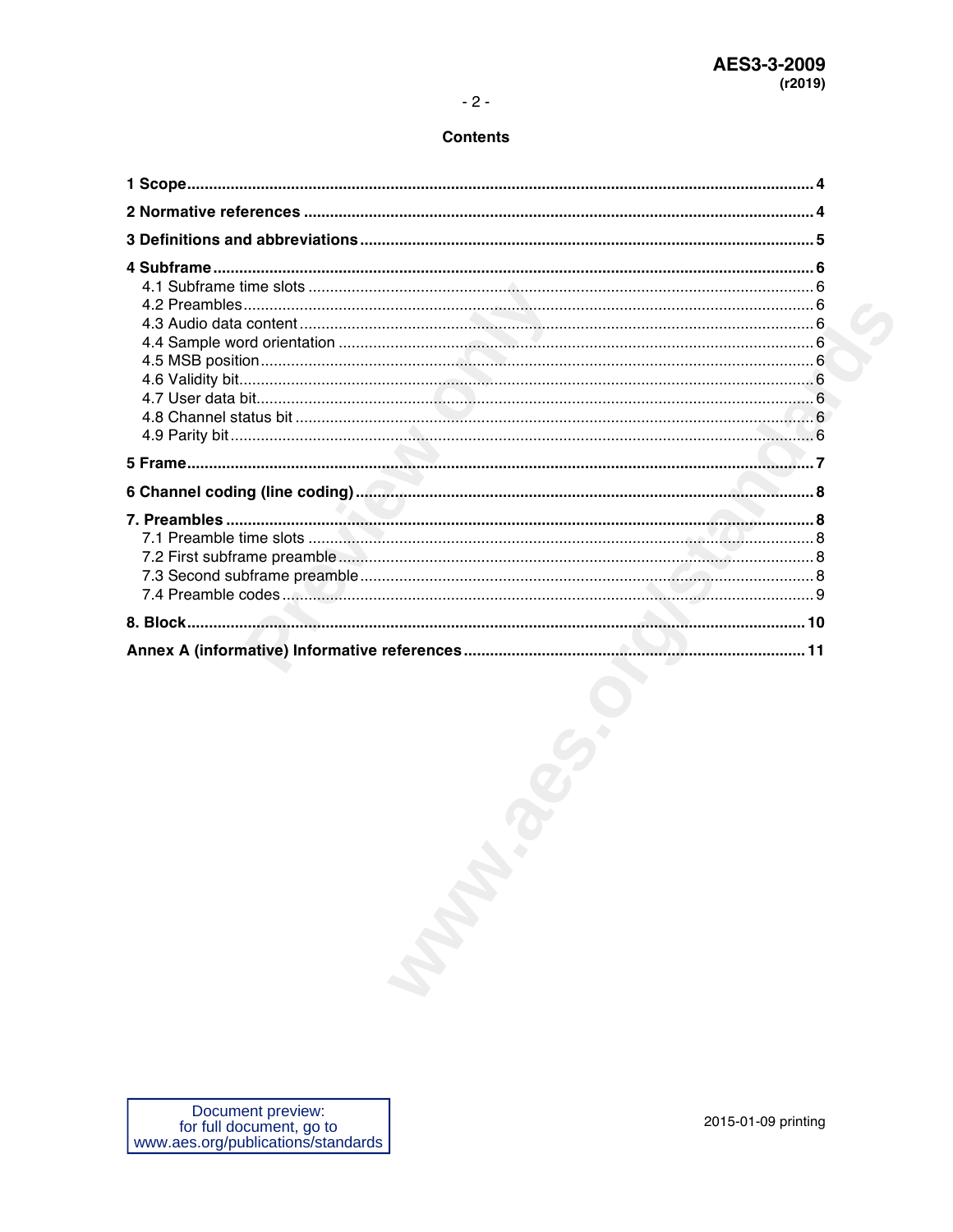#### **Foreword**

This foreword is not part of the *AES3-3-2009, AES standard for digital audio — Digital input-output interfacing — Serial transmission format for two-channel linearly represented digital audio data, Part 3: Transport*.

AES3 has been under constant review since the standard was first issued in 1985, and the present edition reflects the collective experience and opinions of many users, manufacturers, and organizations familiar with equipment or systems employing AES3.

ive experience and opinions of many users, manu<br>ms employing AES3.<br>s adapted by R. Caine from the 2003 edition as as<br>believed to be identical to the relevant parts of the<br>ed this document in draft included: C. Travis, C. L From the 2003 edition as amended by Amendments 5 and 6, and its<br>al to the relevant parts of that version. Other members of the writing<br>ft included: C. Travis, C. Langen, H. Jahne, J. Grant, J. Woodgate, M.<br>mann, M. Werwein This document was adapted by R. Caine from the 2003 edition as amended by Amendments 5 and 6, and its technical content is believed to be identical to the relevant parts of that version. Other members of the writing group that developed this document in draft included: C. Travis, C. Langen, H. Jahne, J. Grant, J. Woodgate, M. Natter, M. Poimboeuf, R. Cabot, S. Heinzmann, M. Werwein, and M. Yonge.

J Grant, chair SC-02-02 Working Group on Digital Input-Output Interfacing May 2009

#### **Note on normative language**

In AES standards documents, sentences containing the word "shall" are requirements for compliance with the document. Sentences containing the verb "should" are strong suggestions (recommendations). Sentences giving permission use the verb "may". Sentences expressing a possibility use the verb "can".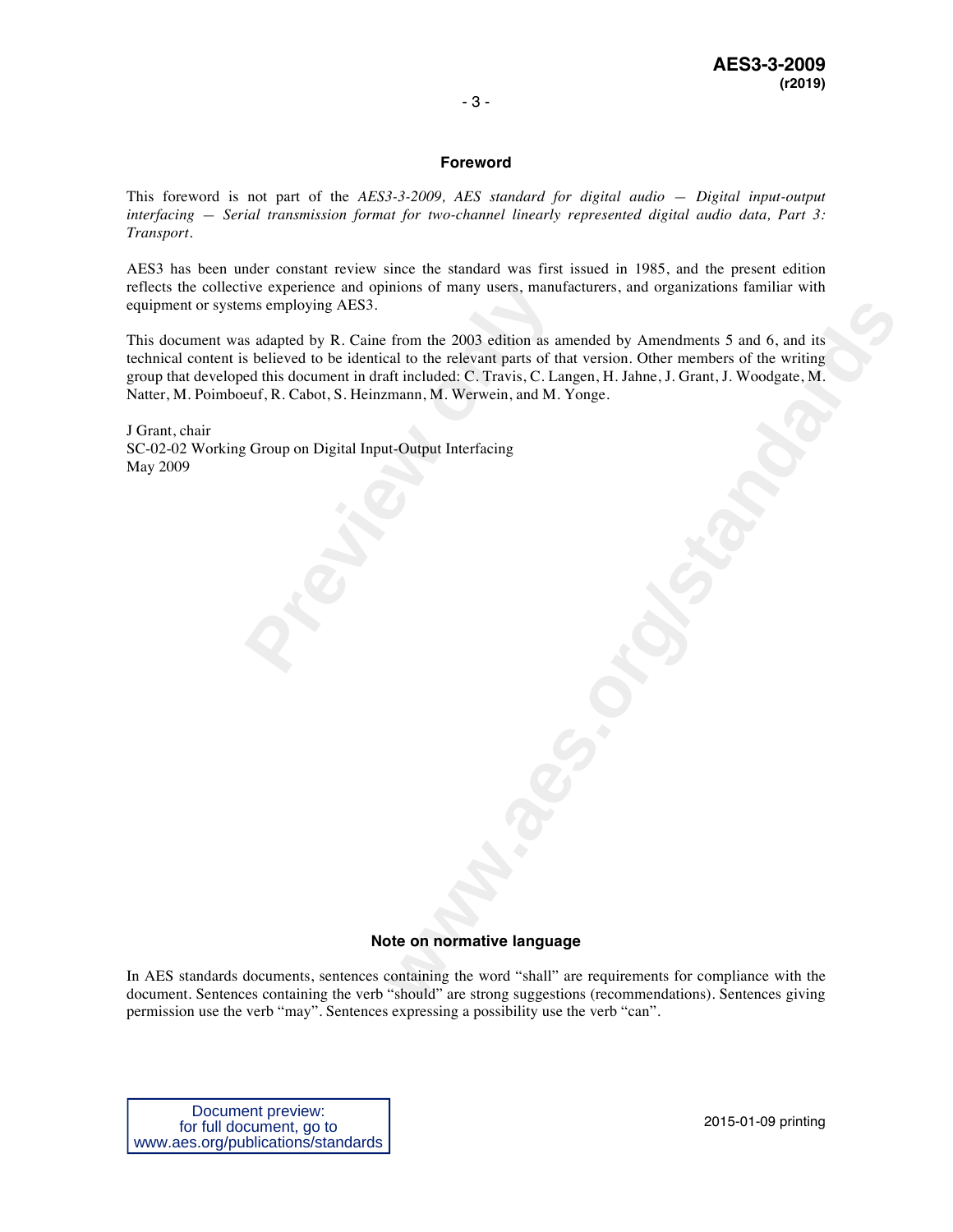## **AES standard for digital audio — Digital input-output interfacing — Serial transmission format for two-channel linearly-represented digital audio data — Part 3: Transport**

#### **1 Scope**

These four documents specify an interface for the serial digital transmission of two channels of periodically sampled and linearly represented digital audio data from one transmitter to one receiver. This Part 3 defines the format for transport of an AES3 digital audio interface.

**Part 3: Transpct According to the Section Part 3: Transpct Part 3: Transpct Part 3: Transpct According the specify an interface for the serial digital transmitt of an AES3 digital audio interface.<br>
Exation issues are cove** Specific synchronization issues are covered in AES11 *AES recommended practice for digital audio engineering -- Synchronization of digital audio equipment in studio operations*. An engineering guideline document to accompany this interface specification has been published as AES-2id *AES information document for digital audio engineering - Guidelines for the use of the AES3 interface*.

#### **2 Normative references**

**art 3: Transport**<br>
For the scrial digital transmission of two channels of periodically<br>
did o interface.<br>
at in AES11 *AES recommended practice for digital audio engineering*<br>
premi in studio operations. An engineering gu The following standards contain provisions which, through reference in this text, constitute provisions of this document. At the time of publication, the editions indicated were valid. All standards are subject to revision, and parties to agreements based on this document are encouraged to investigate the possibility of applying the most recent editions of the indicated standards.

None.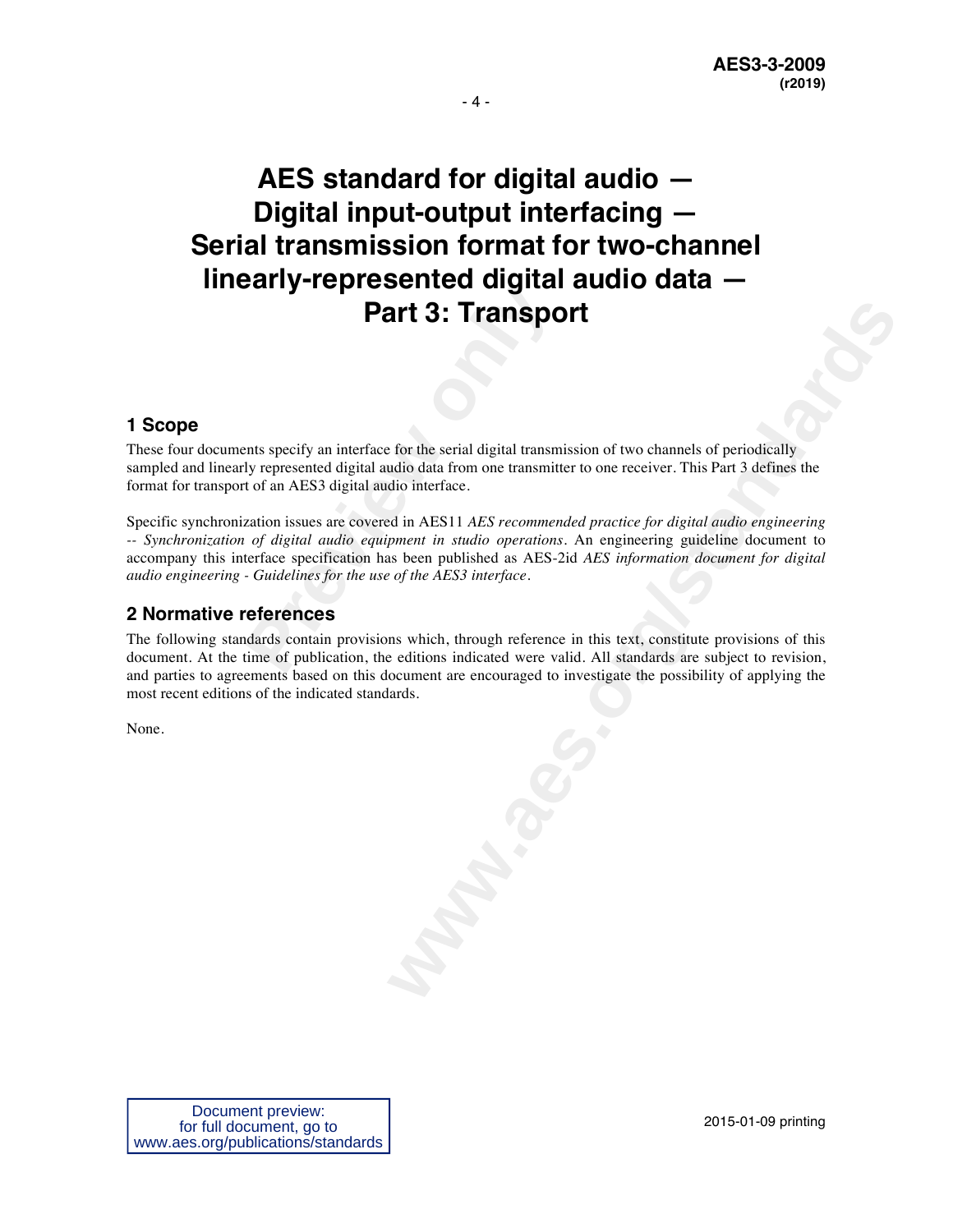# **Pransmission format<br>
<b>Part 4: Physical and**<br>
Part 4: Physical and<br>
Ing Society, Inc.<br>
by the Audio Engineering Society **AES standard for digital audio — Digital input-output interfacing — Serial transmission format for two-channel linearly-represented digital audio data — Part 4: Physical and electrical**

Published by

**Audio Engineering Society, Inc.** Copyright ©2009 by the Audio Engineering Society

#### **Abstract**

AES3 provides for the serial digital transmission of two channels of periodically sampled and uniformly quantized audio signals on various media.

This Part specifies the physical signals that convey the bit stream specified in Part 3. The current version covers electrical signals on twisted-pair and co-axial cables. Other media, including fibre optic, are under consideration.

**Example 11 Solution 11**<br> **which and electrical**<br> **which and electrical**<br> **w**<br> **w**<br> **w**<br> **w**<br> **w**<br> **w**<br> **e w**<br> **e w**<br> **e w**<br> **e w**<br> **e w**<br> **e w**<br> **e w**<br> **e w**<br> **e w**<br> **e w**<br> **e w**<br> **e w**<br> **e w**<br> An AES standard implies a consensus of those directly and materially affected by its scope and provisions and is intended as a guide to aid the manufacturer, the consumer, and the general public. The existence of an AES standard does not in any respect preclude anyone, whether or not he or she has approved the document, from manufacturing, marketing, purchasing, or using products, processes, or procedures not in agreement with the standard. Prior to approval, all parties were provided opportunities to comment or object to any provision. Attention is drawn to the possibility that some of the elements of this AES standard or information document may be the subject of patent rights. AES shall not be held responsible for identifying any or all such patents. Approval does not assume any liability to any patent owner, nor does it assume any obligation whatever to parties adopting the standards document. This document is subject to periodic review and users are cautioned to obtain the latest edition. Recipients of this document are invited to submit, with their comments, notification of any relevant patent rights of which they are aware and to provide supporting documentation.

Document preview: for full document, go to www.aes.org/publications/standards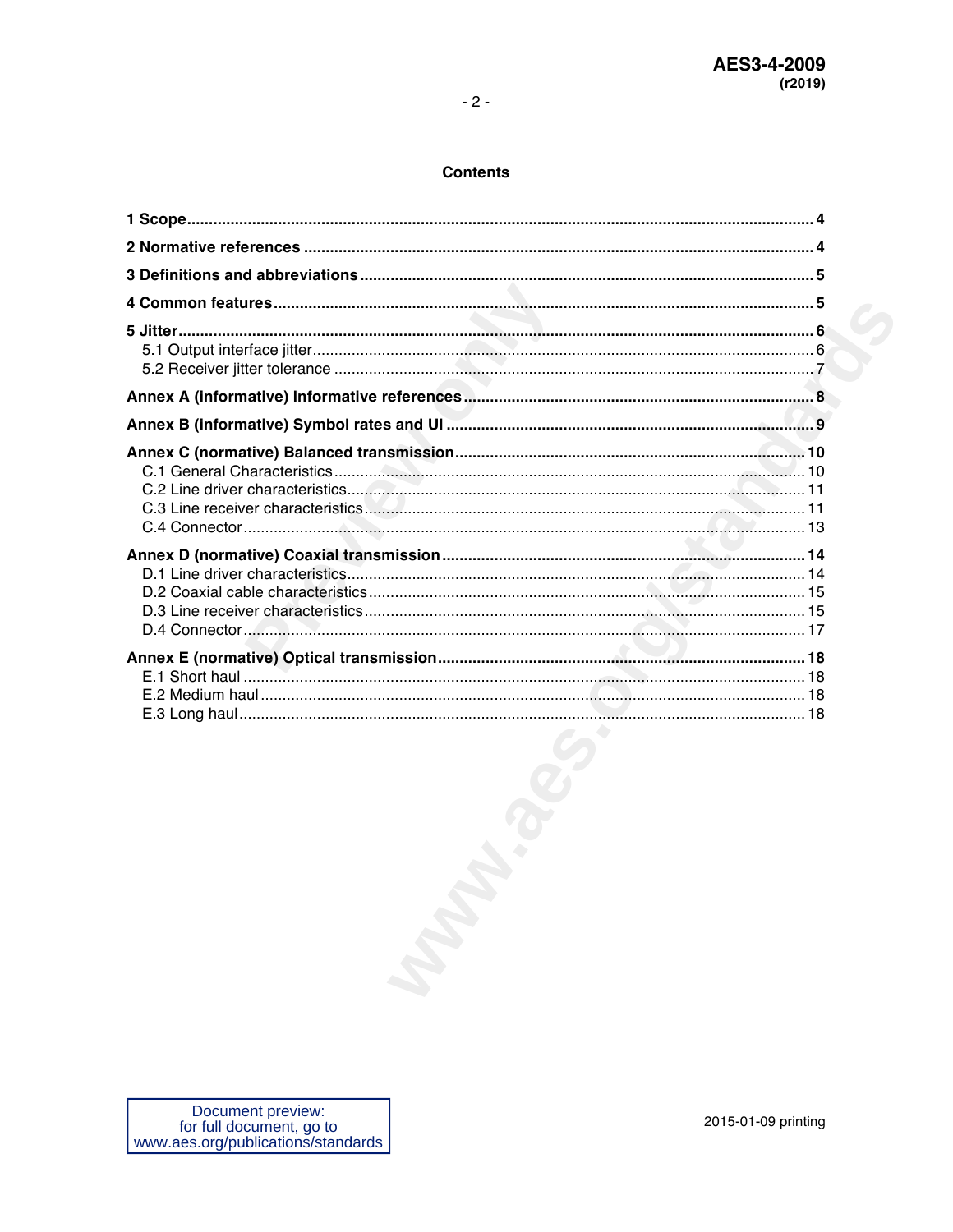#### **Foreword**

This foreword is not part of the *AES3-4-2009, AES standard for digital audio — Digital input-output interfacing — Serial transmission format for two-channel linearly represented digital audio data Part 4: Physical and electrical*.

AES3 has been under constant review since the standard was first issued in 1985, and the present edition reflects the collective experience and opinions of many users, manufacturers, and organizations familiar with equipment or systems employing AES3.

Insemploying AESS.<br>
S adapted by R. Caine from the 2003 edition as and its technical content is believed to be identical to<br>
biting group that developed this document in draft in<br>
P., M. Natter, M. Poimboeuf, R. Cabot, S. from the 2003 edition as amended by Amendments 5 and 6 and from<br>solution to be identical to the relevant parts of those versions. Other<br>ped this document in draft included: C. Travis, C. Laugen, H. Jahne, J.<br>coeff, R. Cabo This document was adapted by R. Caine from the 2003 edition as amended by Amendments 5 and 6 and from AES-3id-2001, and its technical content is believed to be identical to the relevant parts of those versions. Other members of the writing group that developed this document in draft included: C. Travis, C. Langen, H. Jahne, J. Grant, J. Woodgate, M. Natter, M. Poimboeuf, R. Cabot, S. Heinzmann, M. Werwein, and M. Yonge.

J. Grant, chair SC-02-02 Working Group on Digital Input-Output Interfacing May 2009

#### **Note on normative language**

In AES standards documents, sentences containing the word "shall" are requirements for compliance with the document. Sentences containing the verb "should" are strong suggestions (recommendations). Sentences giving permission use the verb "may". Sentences expressing a possibility use the verb "can".

Document preview: for full document, go to www.aes.org/publications/standards